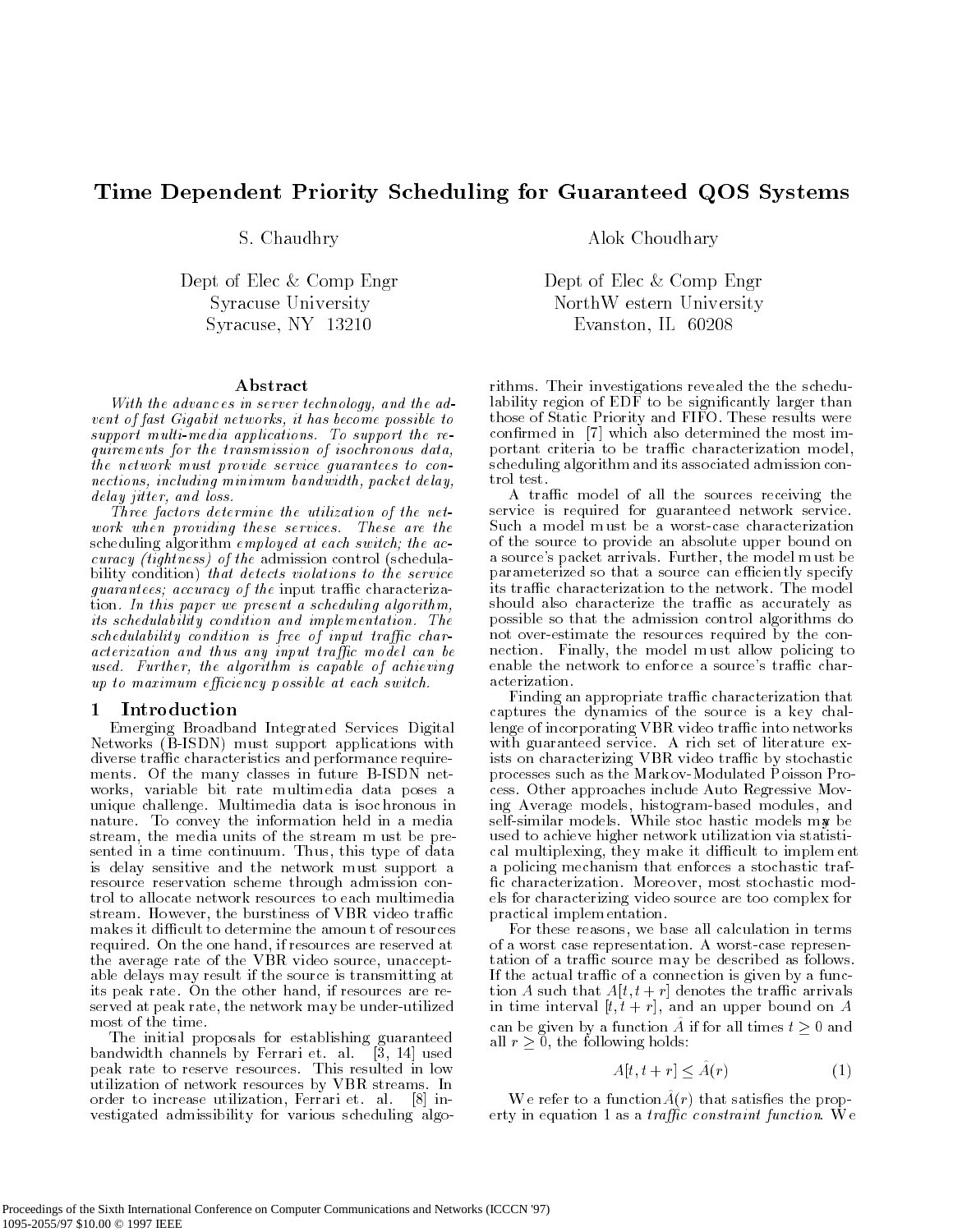use  $A(t, t+1)$  and  $A(t)$  in the calculation of the schedulability condition and any parameterized deterministic traffic characterization and constraint function can be directly plugged into the results. For models that bound the tail distribution of arrivals, the results can be used to guarantee statistical bounds.

The other criterion, the scheduling algorithm and its associated admission control test, is important in increasing utilization because VBR traffic has deadlines associated with each packet. Traditional schemes such as FIFO and SP that do not base service schedules on impending deadlines of packets result in poor utilization. Scheduling with real-time constraints requires dynamic algorithms to increase utilization. However, algorithms in this class like EDF and Virtual Clock have considerable scheduling overheads and suffer from flaws in overloaded conditions. We propose a time varying priority scheme which is a generalization of EDF but is able to prioritize not only on the basis of deadline but also on the basis of the loss parameter in QOS guarantees. W e also provide a low-cost implemen tation and admission control tests for our scheduling algorithm.

#### $\overline{2}$ Scheduling Algorithms

In a connection oriented packet switched network, packets from a particular connection traverse the network on a fixed path of switches and links. Each switch has a packet scheduler for each outgoing link. Since only one packet can be transmitted at any time the scheduler maintains a queue containing all packets waiting for transmission. The scheduling discipline for this queue can be divide into two categories: static or dynamic. Here we consider the pros and cons of algorithms in both classes.

The best known static algorithms are First-In-First-Out(FIFO) and Static Priority(SP).

FIFO: FIFO schedulers transmit all packets in order of their arrival. Since the maxim um delay in a **THEOTH O schedulers transmit an packets in order** of their arrival. Since the maximum delay in a FIFO scheduler scheduler is the same for all streams  $j \in \mathcal{N}$ , all streams must have identical delay bound. It is easy to implem ent with very low overhead and therefore attractive. Section 2 N, an streams mass have deduced delay bound<br>is easy to implement with very low overhead and<br>refore attractive.<br>SP: In an SP scheduler, each stream  $j \in \mathcal{N}$  is as-

signed a priority p with  $1 \le p \le P$ , where a lower priority index indicates a higher priority. All connections with priority p have the same delay bound  $d_p$ , with dp if  $\mathcal{D}$  and  $\mathcal{D}$  matrices on  $\mathcal{D}$  . See Fig. specific pairs on  $\mathcal{D}$ for each priority level, always selecting the rst packet in the highest priority FIFO queue for transmission. This offers a choice of different deadlines and is implementable with very low overhead. However, lower priorities may experience starvation and therefore the scheduling conditions are strict in order to avoid such a scenario. This can result in low utilization of the network.

The drawbacks inherent in static schemes have led many to consider dynamic scheduling algorithms for real-time scheduling purposes, such as Earliest Deadline First (EDF) and Virtual Clock.

**EDF:** With EDF sc heduling, each connection  $j \in$  ${\cal N}$  is assigned a delay bound  $d_i$  , where the delay bound

maybe different for each connection. An EDF scheduler selects packets for transmission in increasing order of packet deadlines, where the deadlines are calculated as the sum of arrival time and delay bound of the packet. EDF is relatively difficult to implement and entails signicant overhead. However, the algorithm posses some very desirable properties, namely:

**Theorem 1** Any sequence that at any instance schedules the packet with earliest due date among eligible packets, is optimal with respect to minimizing maximum lateness [5].

 $\blacksquare$  Theorem  $\blacksquare$   $\blacksquare$  is a set of the satisfy a set of the satisfy satisfy  $\blacksquare$ dead lines of al l packets, then at least one schedule is an EDF schedule [9].

EDF is optimal with respect to Lateness, but Locke's [11] experiments have shown that the algorithm performs very poorly in overload conditions. This is because it gives highest priority to packets that are close to missing their deadlines.

A typical phenomenon that ma y happen when the scheduler is overloaded is the *domino* effect, since the first packet that misses its deadline may cause all subsequent packets to miss their deadlines. In such a situation, EDF does not provide any type of guarantee on which packets will meet their deadlines. This is very undesirable behavior since either the admission control has to ensure against this by ignoring the loss parameter leading to under utilization or risk all packets missing their deadlines. A number of heuristic EDF algorithms have been proposed to deal with EDF overloads [13] [4].

Virtual Clock: The Virtual Clock scheduling algorithm assigns each packet a value upon its arrival and transmits packets in increasing order of the value assigned to the packets. Let pi <sup>j</sup> stand for the <sup>i</sup> th packet of connection  $j, A(p_i)$  stand for the arrival time of the  $\hspace{-.07cm}$  $i$  " packet of connection  $j, \, v \, (p_i)$  denote the value assigned to the  $i^{\ldots}$  packet of connection  $j$ , and  $i_j$  denote the length of the  $i$  packet of connection  $j$ . If connection j is assigned a rate  $r_i$  then the value assigned to packet  $i$  of connection  $j$  is given by

$$
V(p_i^0) = 0 \qquad (2)
$$

$$
V(p_j^i) = max A(p_j^i), V(p_j^{i-1}) + \frac{l_j^i}{r_j} \quad i \ge 0 \tag{3}
$$

If  $\sum_{i \in \mathcal{N}} r_i$  is less than the capacity of the link then such a scheme guarantees bandwidth to a particular connection, but offers no strict deadline for each packet at a switch. However, such a scheme has been shown to offer end to end delay deadline by effecting a trade-off between bandwidth and buffer space. The ratio of this trade-off is inflexible, and can not be altered due to the nature of the algorithm. This disadvantage becomes apparent in situations where buffering is limited and bandwidth is available or vice-versa. Moreo ver, it is at least as expensive to implement as EDF.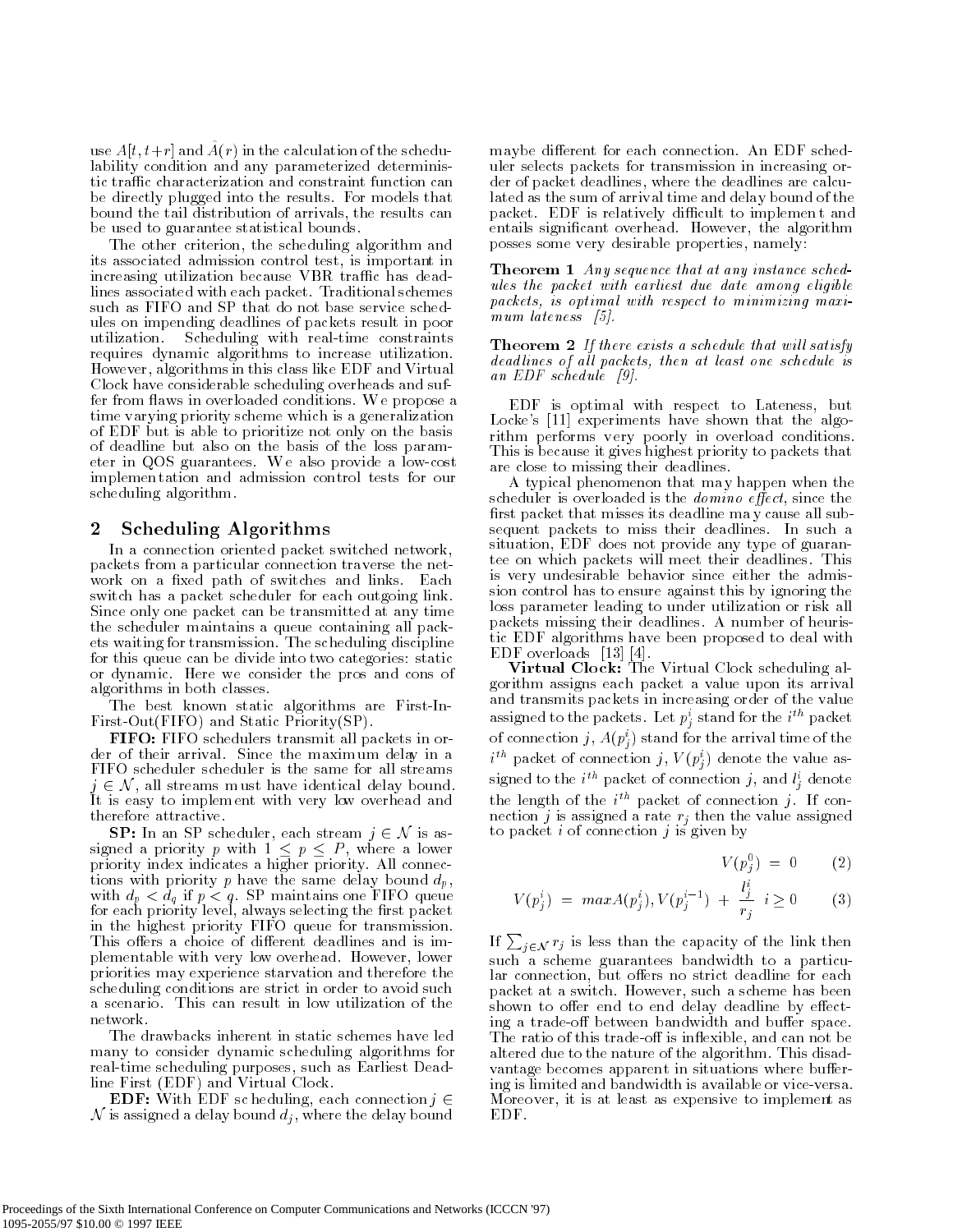

Figure 1: Interaction of priority functions between two connections

#### 3 Time Dependen t Priorities 3

The discussion of EDF has shown that a priority structure is needed to give preferential treatment to the total priority at the experimental priority  $\mathbf{g}$  at the expense of expense of expense of  $\mathbf{g}$ \lower priority groups". SP is optimal in that it minimizes weighted mean delay (higher priorities have more weight) but only in the absence of time constraints. Since low priority queues can easily experience starvation, admission control in such cases would have to guard against this possibility by over-reserving network resources, leading once again to low utilization.

We thus propose a Time-Dependent Priority (TDP) scheme similar to the scheme proposed in [6]. It will be shown that this scheme covers the spectrum from that discipline which separates priority groups to the greatest possible extent (SP) to the discipline that does not separate them at all (FIFO). This spectrum includes EDF.

In the scheme, a packet from connection  $j$  is given a priority index  $P_j$  upon arrival. At any time t afpacket is given by  $P_i - (t - arrival \ time) * B_i$ , where Bj is the rate of decrease of priority index. This is depicted in 1. And 1. No present is allowed and the state whenever the service facility (link) is free, the packet with the lowest priority index is chosen for transmission. Whenev er a tie for highest priority (lowest priority index) occurs the tie is broken by servicing packets with a higher rate of increase of priority first, and in case we still have a tie, the tie is broken by the FCFS rule. W e note that connections with a higher slope  $(B_j)$  can be labeled as "higher priority" connections while connections with lower initial priority index  $(P<sub>j</sub>)$ can be labeled as "higher priority" connections.

Figure 1 also shows an example of the manner in which this priority structure allows interaction between priority functions of two connections. Specifically, the first packet (from connection  $j$ ) will be chosen in preference to the second packet (from connection *i*) if the link is free between  $t_0$  and  $t_2$ ; but any time after  $t_2$  the second packet will be chosen in preference.

It should be noted that there can be at most only one interchange between two packets and this property simplies the analysis. Also, the slopes are linear and no generalization is achieved if the dependence of the dependence of the dependence of the dependence of the d

priority index with time was the  $r^{\dots}$  power instead.

It can easily be seen that TDP covers the spec- $\forall j$ , we have service order governed by SP. And if  $P_i = P_j$ ,  $B_i = B_j$   $\forall i, j$ , we have a FIFO schedule. Lastly, if  $B_i = B_j \forall i, j$ , the service discipline is the

### 4 Mathematical Properties of TDP

Due to space considerations, we provide only the statements of the Theorems here. The complete proofs and details are given in [1].

Consider a switch through which a set connections  $\mathcal{N} = \{1,2,\ldots,n\}$  have an initial priority index P and the rate of increase of priority of a connection  $j$  is  $B_j$ . Without loss of generality let  $B_i \leq B_i$  iff  $i \leq j$ . The associated deadline of a packet of a packet of a packet of a packet of  $\alpha$ given by  $P/B_k \equiv d_k$ .

**Theorem 3** A connection  $k$  will meet its deadline if

1. 
$$
\forall a
$$
 such that  $B_a \sum_{j:B_j>B_a} \hat{A}_j((\frac{B_j - B_a}{B_j})t) \leq t \text{ for } 0 < t < d_a$   
2. and  $\sum_{j \in \mathcal{N}} \hat{A}_j(t - d_j) \leq t \forall t \geq d_a$ .

Now for any connection  $j$  let its initial priority index be  $P_i$ .

**Theorem 4** A connection k will meet its deadline if

1. 
$$
\forall a \text{ st. } B_a < B_k
$$
  
\n
$$
\sum_{j:B_j < B_a \land P_j < P_a} \hat{A}_j(t - d_j)
$$
\n+  
\n
$$
\sum_{j:P_j/B_a \leq t \land B_j \geq B_a} \hat{A}_j(t - d_j)
$$
\n+  
\n
$$
\sum_{j:P_j/B_a > t \land B_j \geq B_a} \hat{A}_j(\frac{B_j - B_a}{B_j}t) \text{ for } t < d_a.
$$

2. and 
$$
\sum_{j \in \mathcal{N}} \hat{A}_j(t - d_j) \leq t \forall t > d_n
$$
 otherwise.

Corollary 5 If

1. 
$$
\sum_{j:B_j>B_a} \hat{A}_j((\frac{B_j-B_a}{B_j})t) \leq t
$$
 for  $t_1 < t < d_a$   
\n2. and  $\sum_{j \in \mathcal{N}} \hat{A}_j(t - d_j) \leq t \forall t \geq d_a$ ,

then the maximum delay experienced by a packet of connection k is  $d_k + t_1$ .

Corollary 6 If  $\forall a \text{ such that } B_a < B_k$ 

1.  $\sum_{j \,:\, B_j < B_a \land P_j < P_a} A_j(t - d_j) +$  $\sum_{j \,:\, P_j \neq B_a \leq t \,\wedge\, B_j \geq B_a} A_j(t - d_j) + \ \sum_{j \,:\, P_j \neq B_a \geq t \,\wedge\, B_j \geq B_a} \hat{A}_j(\frac{B_j - B_a}{B_j}t)$  for  $t_1 \leq t < d_a$ .

2. and 
$$
\sum_{j \in \mathcal{N}} A_j(t - d_j) \leq t \forall t > d_n \text{ for } t > d_a
$$
.

then a packet of connection will experience delay of less than  $d_k + t_1$ .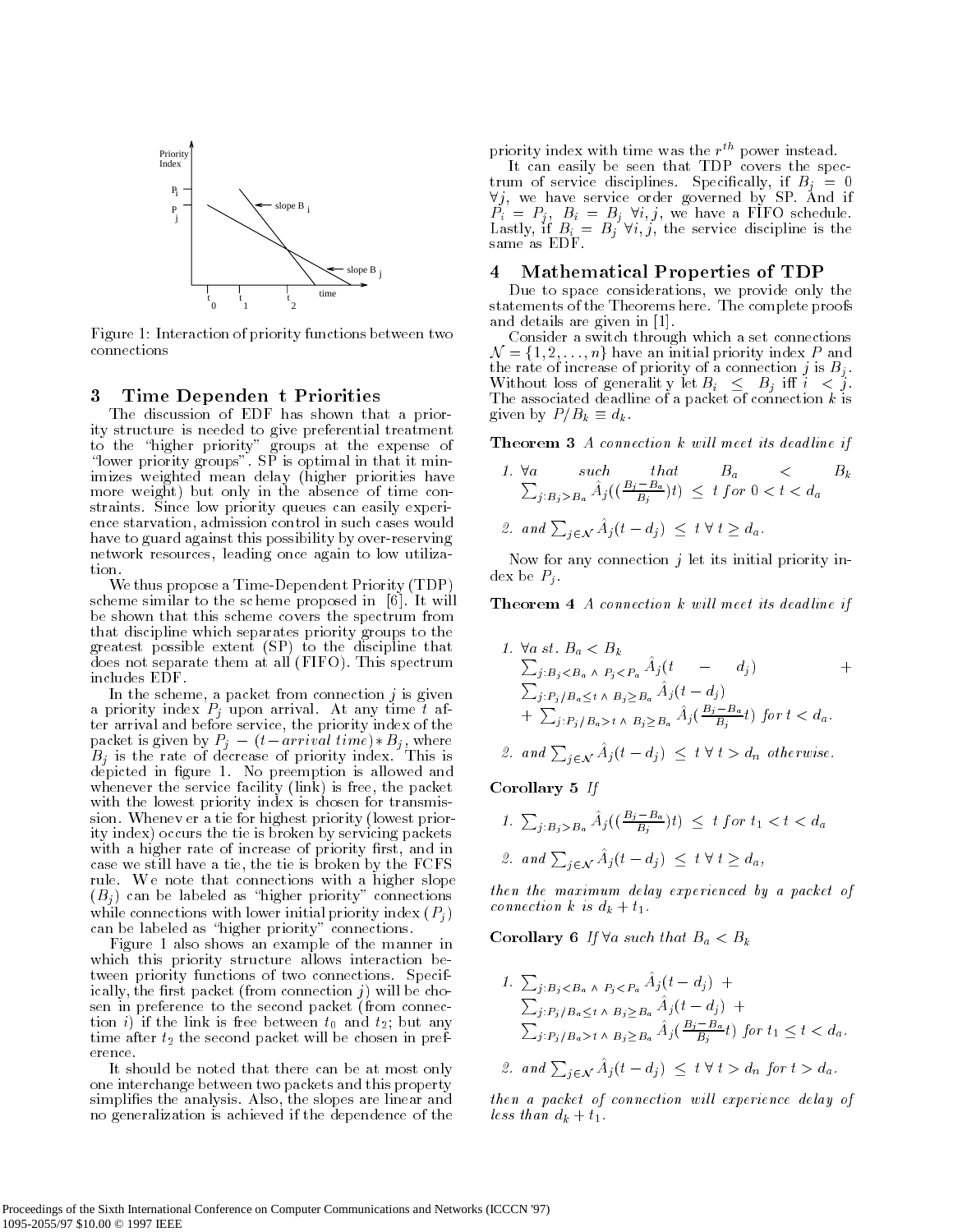

Figure 2: Node Architecture

Now, if stream  $k$  was provided an extra buffer space to hold data needed for transmission in  $t_1$  time units then condition 1 of Theorems 3 and 4 can be relaxed *i.e.* condition 1 can be checked from time  $t_1$  onwards. On the other hand, if rate of increase of priority for packets of stream  $k$  is lowered such that its deadline increases by  $t_1$ , conditions after  $t_1$  are relaxed (and to a smaller extent before  $t_1$ ). Thus, the buffer space can be used to overcome short bursts or long term burstiness according to the expected input traffic characteristics.

#### 5 Impleme ntation

We briefly describe a low cost implementation of TDP. Let there be a set of connections  $\mathcal{N}$  =  $\{1, 2, \ldots, n\}$ . Let a connection j be characterized by of TDP. Let there be a set of connections  $\mathcal{N} = \{1, 2, ..., n\}$ . Let a connection j be characterized by  $P_i$ , and  $B \forall j \in \mathcal{N}$ . The deadline of each connection  $P_{i-1} < P_i$  1  $*.*$ 

Now a consider a set of  $\mathcal{N} = \{1, 2, \ldots, n\}$  queues which are served in static priority order with queue  $i$ resided/waited in queue *i* for  $\frac{P_i - P_{i-1}}{B}$  units of time then let it jump to the end of queue  $i - 1$ . This is depicted pictorially in figure 2.

The service order of the above implem entation is the same as prescribed as TDP [10]. A formal proof is omitted but it is easy to see that when a packet jumps to the end of any queue  $i$ , its priority index is the same as that of a new arrival to queue i. This ensures that the packet is served before others with higher priority index and after those with lower priority index.

Now, this can be implemen ted using a timer for each queue and a timestamp mec hanism. Each packet is timestamped upon arriv al. Consider a packet that arrives in queue i at time  $t_1$ . When the packet moves to the head of the queue at time  $t_2$ , the timer is loaded with value equal to  $t_1 + \frac{P_i - P_{i-1}}{B} - t_2$ . The timer then counts down and upon reaching zero, the packet is moved to the end of queue  $i - 1$ . The timer is then reloaded with value timestamp of the packet now at head of queue (arrival time of the packet) minus t1. Again the timer counts down to zero, and the process



Number of Type I streams

Number of

Type I streams

Figure 3: Low Delay Schedulable Region Same Initial Priority Index

is repeated. If a packet is served before the timer expires, the timer is stopped and the value timestamp of the current packet at the head of queue - timestamp of the packet being served is added and the countdown is restarted.

However, if the network consists of switches that employ the BUP Protocol to implemen t guaranteed bandwidth channels as proposed in [2], the need for timestamps and timers can be remo ved. The time spent in a queue by a packet at the head of the queue can be obtained by the number of packets in the queue, since the streams are rate controlled. The details of the algorithms to implemen t TDP and the data structures are not provided here due to space limitations. The reader can refer to [1] for the deatils.

In more recent switch designs, custom silicon is being employed to reduce cost and increase capacity and functionality. Frequently, the queuing function is being implem ented with custom silicon and static RAM permitting queues to be implemen ted as linked lists of cells. With this switc h implemen tation, the proposed queues are easily realisable [12].

Any algorithm for guaranteed service must decide before admission if all packets can be successfully scheduled. The admission control is responsible for this, but ideally the admission control (which is bound by the scheduling policy) should come close to optimal. An Optimal algorithm in a bounded case is described in [1]. By assigning a lower slope for higher permissible loss parameter (in verse of weight) speci fied in the QOS requirements of a stream and extending their deadlines TDP will heuristically delay those packets that would be dropped by the optimal algorithm. However, we need to devise another test to ensure that at most only a permissible proportion of the packets will be delayed beyond their desired deadline.

#### **Results** 6

To verify the schedulable region for different VBR traffic conditions and QOS requirements, we took an MPEG encoded mo vie and recorded its frame sizes. Theorem 3, Corollary 5, Theorem 4, and Corol-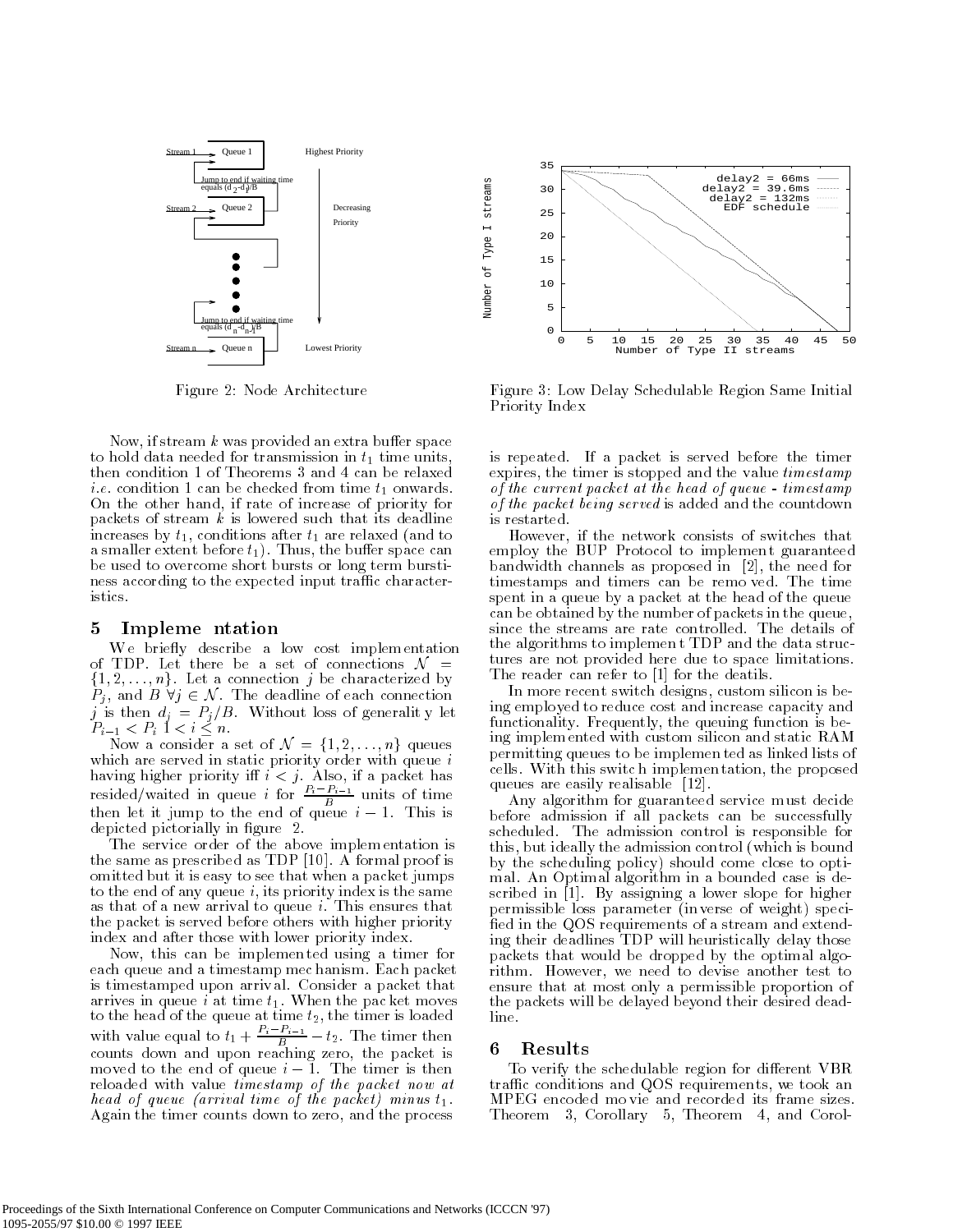

Figure 4: High Delay Schedulable Region Same Initial Priority Index

lary 6 can be used along with an envelope  $A(33 * i)$  $=$  Maximum sum of contiguous i framesto check if a conguration is schedulable.

For a stream with an allowable percent of packets that can be delayed beyond a required deadline, we increase its deadline beyond the desired deadline by giving such streams a slower rate of increase of priority. This delays packets from such streams beyond the required deadline when the link is temporarily congested. This is analogous to the optimal algorithm. It allows us to increase the number of streams admitted. However, another test needs to be administered to ensure that the percent of packets delayed beyond their desired deadline adheres to the parameters specified.

Consider two streams with identical service requirements except that one does not allow any packets to be delayed beyond their deadline and the other has 10 percent delayable beyond the deadline. Let us denote the streams as streams 1 and 2 respectiv ely. Let the slope assigned to stream 1 be  $B_1$  and to stream 2 be  $B_2$ , and their deadlines be  $d_1$  and  $d_2$  respectively. Let the priority index of a packet from stream 2 that has waited  $d_1$  units of time, the desired deadline, be m  $(m > 0)$ . Further, let us denote the length of time a packet from stream 1 has to w ait to obtain a priority index of  $m$  as  $d_n$ .

Now if  $A_1(t - d_n)$  +  $A_2(t - d_1)$  <  $t \forall t$ , then all packets will leave before they attain a priority index less than  $m$ . Also, since the *traffic* constraint function (envelope) is concave if  $A_1(t - d_n) + A_2(t - d_1) \leq t$  $\forall t > t_1$  and  $A_2(t_1) < 0.9A_2(t_{max})$ , then in the worst case only 10 percent of the packets will be delayed such that their priority index is  $m$ . This in turn will lead to at most 10 percent of the packets being delayed beyond the desired deadline. The desired deadline is desired deadline. The desired deadline is desired deadlin

Lastly, if  $A_1(t - d_1) + A_2(t - d_1) \leq t \forall t$  and  $A_1(\frac{B_1-B_2}{B_1}t) \leq t \forall t$ , this test can be ignored. All stream 1 packets will meet their deadline as the delay experienced by these packets is never lengthened by decreasing the rate of increase of priority of stream 2 packets, if initial priority indices are the same.

The graphs shown in figures 3, and 4 are obtained



Figure 5: Low Delay Schedulable Region Different Initial Priority

for deadlines of 33ms(low delay), and 330ms(high delay) respectively. For various number of streams where no packet was delayable beyond the deadline(Type I stream), streams that allo wed 10 percent of the packets to be delayed beyond the desired deadline (Type II streams) were admitted until one of the tests failed. The initial priority index for all streams was kept identical and the rate of increase of priority for Type I streams was 1. The rate of increase of priority for Type II streams was varied to obtain the different curves.

As the delay bound for Type II streams is increased, the service order will start approaching SP because the difference in the rate of priority is large. This will tend to result in starvation, and Type II streams will have to be admitted as Type I streams, yielding an EDF service order. As a consequence, for large delay bounds for Type II streams TDP and EDF share a greater number of common possible configurations, that is, lines indicating the schedulable region overlap at the top left corner of the graphs. Further, if the desired deadlines are small, EDF can not work adequately due to the extreme time constrain ts, since the burst length is longer than the delay bound. The difference between schedulable configurations of EDF and TDP is then large. On the other hand, if the desired deadlines are very large any scheduling algorithm can fulfill the requirements; and the difference in schedulable regions of EDF and TDP is small with that of TDP being larger.

To study the effects of initial priority, Type II streams given a greater deadline than the desired deadline and a rate of increase of priority identical to that of Type I streams. This would be the result if the test to provide a percent delayable parameter was used with EDF scheduling. The initial priority index was lowered to check the effects on the schedulable region. The delay requirements were 33ms (low delay) and the slope of Type I streams was 1. A delay bound of 132ms was given to Type II streams and the initial priority was varied to obtain the graph shown in figure .5.

As can be seen in figure 5, when the burst length is longer than the delay bound EDF is unable to prior